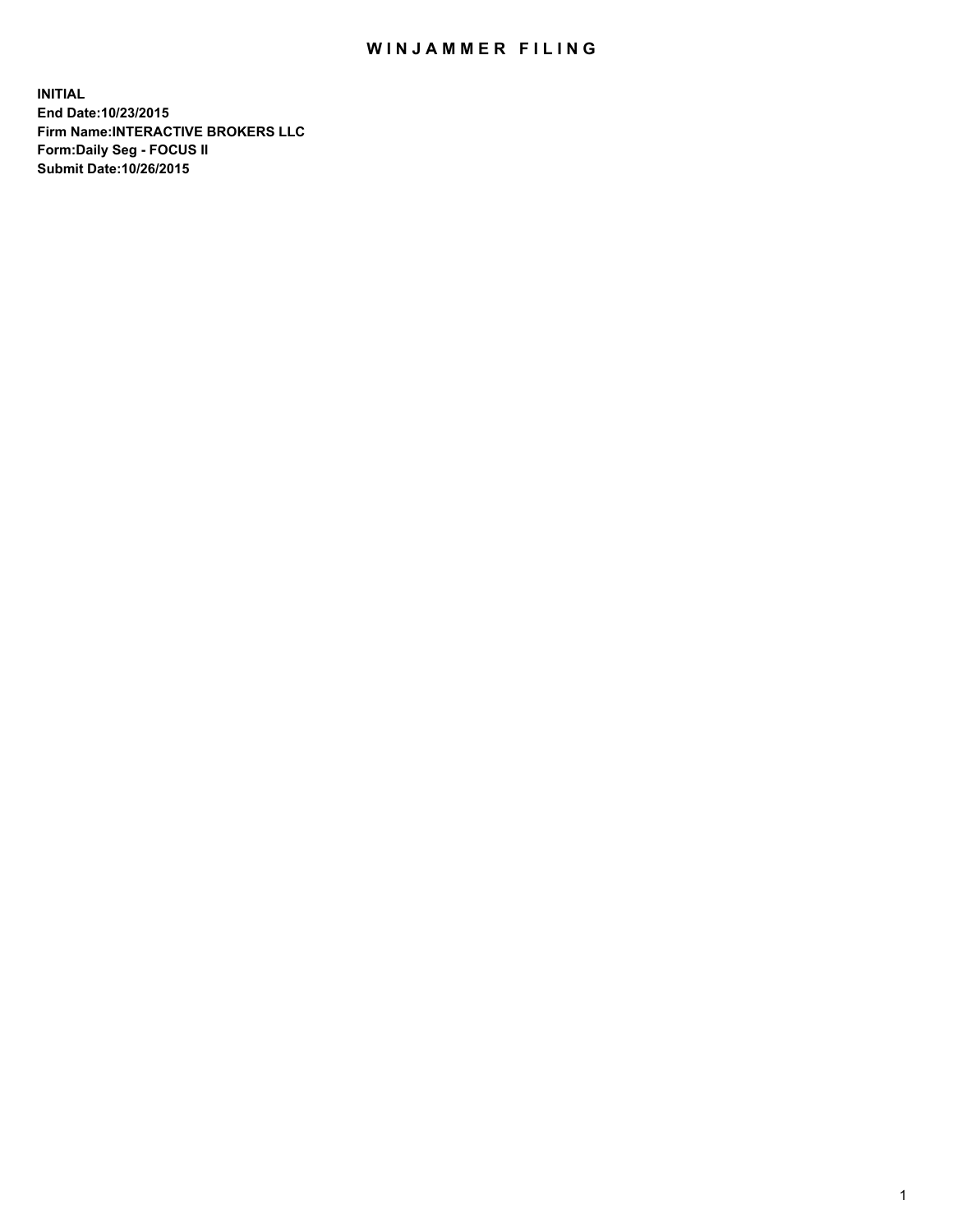## **INITIAL End Date:10/23/2015 Firm Name:INTERACTIVE BROKERS LLC Form:Daily Seg - FOCUS II Submit Date:10/26/2015 Daily Segregation - Cover Page**

| Name of Company<br><b>Contact Name</b><br><b>Contact Phone Number</b><br><b>Contact Email Address</b>                                                                                                                                                                                                                          | <b>INTERACTIVE BROKERS LLC</b><br><b>Alex Parker</b><br>203-618-7738<br>aparker@interactivebrokers.com |
|--------------------------------------------------------------------------------------------------------------------------------------------------------------------------------------------------------------------------------------------------------------------------------------------------------------------------------|--------------------------------------------------------------------------------------------------------|
| FCM's Customer Segregated Funds Residual Interest Target (choose one):<br>a. Minimum dollar amount: ; or<br>b. Minimum percentage of customer segregated funds required:% ; or<br>c. Dollar amount range between: and; or<br>d. Percentage range of customer segregated funds required between:% and%.                         | <u>0</u><br><u>155,000,000 245,000,000</u><br>00                                                       |
| FCM's Customer Secured Amount Funds Residual Interest Target (choose one):<br>a. Minimum dollar amount: ; or<br>b. Minimum percentage of customer secured funds required:%; or<br>c. Dollar amount range between: and; or<br>d. Percentage range of customer secured funds required between: % and %.                          | <u>0</u><br>80,000,000 120,000,000<br>0 <sub>0</sub>                                                   |
| FCM's Cleared Swaps Customer Collateral Residual Interest Target (choose one):<br>a. Minimum dollar amount: ; or<br>b. Minimum percentage of cleared swaps customer collateral required:% ; or<br>c. Dollar amount range between: and; or<br>d. Percentage range of cleared swaps customer collateral required between:% and%. | <u>0</u><br>0 <sub>0</sub><br><u>0 0</u>                                                               |

Attach supporting documents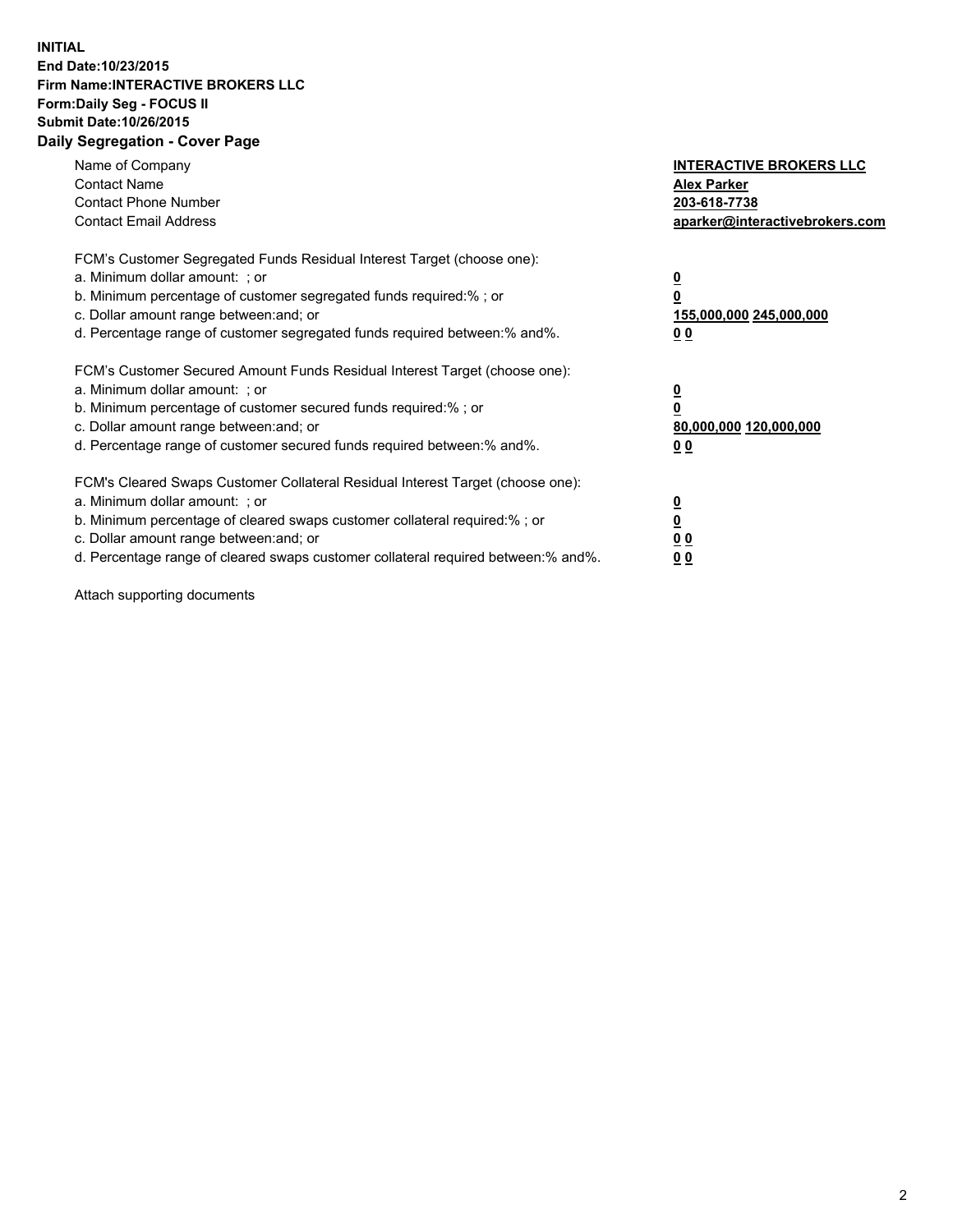## **INITIAL End Date:10/23/2015 Firm Name:INTERACTIVE BROKERS LLC Form:Daily Seg - FOCUS II Submit Date:10/26/2015 Daily Segregation - Secured Amounts**

|                | Daily Jegiegation - Jeculed Alliounts                                                                      |                                  |
|----------------|------------------------------------------------------------------------------------------------------------|----------------------------------|
|                | Foreign Futures and Foreign Options Secured Amounts                                                        |                                  |
|                | Amount required to be set aside pursuant to law, rule or regulation of a foreign                           | $0$ [7305]                       |
|                | government or a rule of a self-regulatory organization authorized thereunder                               |                                  |
| 1.             | Net ledger balance - Foreign Futures and Foreign Option Trading - All Customers                            |                                  |
|                | A. Cash                                                                                                    | 342,506,012 [7315]               |
|                | B. Securities (at market)                                                                                  | $0$ [7317]                       |
| 2.             | Net unrealized profit (loss) in open futures contracts traded on a foreign board of trade                  | $-6,010,162$ [7325]              |
| 3.             | Exchange traded options                                                                                    |                                  |
|                | a. Market value of open option contracts purchased on a foreign board of trade                             | 40,525 [7335]                    |
|                | b. Market value of open contracts granted (sold) on a foreign board of trade                               | $-63,303$ [7337]                 |
| 4.             | Net equity (deficit) (add lines 1. 2. and 3.)                                                              |                                  |
| 5.             |                                                                                                            | 336,473,072 [7345]               |
|                | Account liquidating to a deficit and account with a debit balances - gross amount                          | 5,663,910 [7351]                 |
|                | Less: amount offset by customer owned securities                                                           | 0 [7352] 5,663,910 [7354]        |
| 6.             | Amount required to be set aside as the secured amount - Net Liquidating Equity                             | 342,136,982 [7355]               |
|                | Method (add lines 4 and 5)                                                                                 |                                  |
| 7.             | Greater of amount required to be set aside pursuant to foreign jurisdiction (above) or line                | 342,136,982 [7360]               |
|                | 6.                                                                                                         |                                  |
|                | FUNDS DEPOSITED IN SEPARATE REGULATION 30.7 ACCOUNTS                                                       |                                  |
| $\mathbf{1}$ . | Cash in banks                                                                                              |                                  |
|                | A. Banks located in the United States                                                                      | 12,400,149 [7500]                |
|                | B. Other banks qualified under Regulation 30.7                                                             | 0 [7520] 12,400,149 [7530]       |
| 2.             | Securities                                                                                                 |                                  |
|                | A. In safekeeping with banks located in the United States                                                  | 363,598,912 [7540]               |
|                | B. In safekeeping with other banks qualified under Regulation 30.7                                         | 0 [7560] 363,598,912 [7570]      |
| 3.             | Equities with registered futures commission merchants                                                      |                                  |
|                | A. Cash                                                                                                    | $0$ [7580]                       |
|                | <b>B.</b> Securities                                                                                       | $0$ [7590]                       |
|                | C. Unrealized gain (loss) on open futures contracts                                                        | $0$ [7600]                       |
|                | D. Value of long option contracts                                                                          | $0$ [7610]                       |
|                | E. Value of short option contracts                                                                         | 0 [7615] 0 [7620]                |
| 4.             | Amounts held by clearing organizations of foreign boards of trade                                          |                                  |
|                | A. Cash                                                                                                    | $0$ [7640]                       |
|                | <b>B.</b> Securities                                                                                       | $0$ [7650]                       |
|                | C. Amount due to (from) clearing organization - daily variation                                            | $0$ [7660]                       |
|                | D. Value of long option contracts                                                                          | $0$ [7670]                       |
|                | E. Value of short option contracts                                                                         | 0 [7675] 0 [7680]                |
| 5.             | Amounts held by members of foreign boards of trade                                                         |                                  |
|                | A. Cash                                                                                                    | 96,744,779 [7700]                |
|                | <b>B.</b> Securities                                                                                       | $0$ [7710]                       |
|                | C. Unrealized gain (loss) on open futures contracts                                                        | <u>-4,474,693</u> [7720]         |
|                | D. Value of long option contracts                                                                          | 40,533 [7730]                    |
|                | E. Value of short option contracts                                                                         | -63,303 [7735] 92,247,316 [7740] |
| 6.             | Amounts with other depositories designated by a foreign board of trade                                     | 0 [7760]                         |
| 7.             | Segregated funds on hand                                                                                   | $0$ [7765]                       |
| 8.             | Total funds in separate section 30.7 accounts                                                              | 468,246,377 [7770]               |
| 9.             |                                                                                                            |                                  |
|                | Excess (deficiency) Set Aside for Secured Amount (subtract line 7 Secured Statement<br>Page 1 from Line 8) | 126,109,395 [7380]               |
| 10.            |                                                                                                            |                                  |
|                | Management Target Amount for Excess funds in separate section 30.7 accounts                                | 80,000,000 [7780]                |
| 11.            | Excess (deficiency) funds in separate 30.7 accounts over (under) Management Target                         | 46,109,395 [7785]                |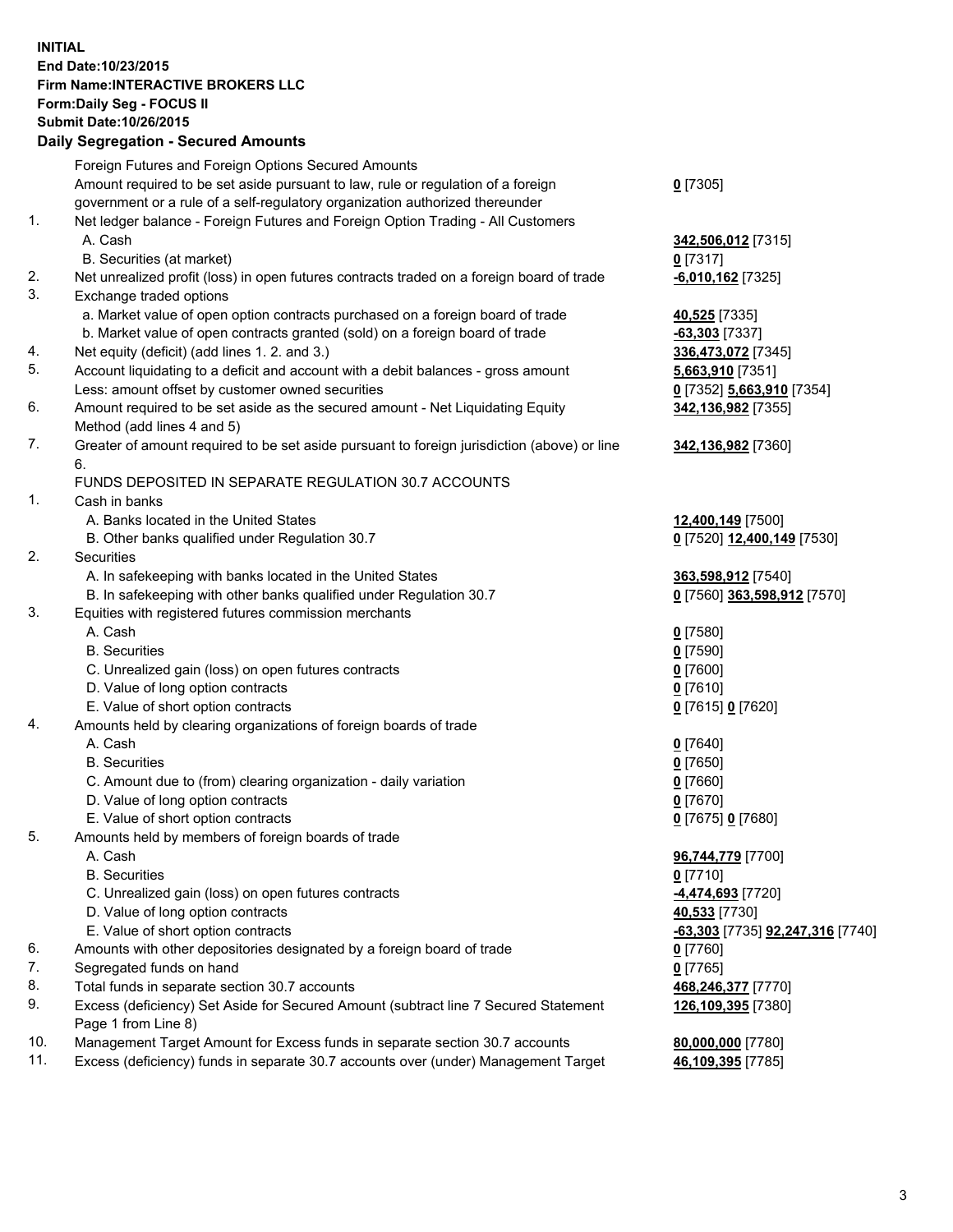**INITIAL End Date:10/23/2015 Firm Name:INTERACTIVE BROKERS LLC Form:Daily Seg - FOCUS II Submit Date:10/26/2015 Daily Segregation - Segregation Statement** SEGREGATION REQUIREMENTS(Section 4d(2) of the CEAct) 1. Net ledger balance A. Cash **2,709,065,990** [7010] B. Securities (at market) **0** [7020] 2. Net unrealized profit (loss) in open futures contracts traded on a contract market **-89,147,166** [7030] 3. Exchange traded options A. Add market value of open option contracts purchased on a contract market **79,988,268** [7032] B. Deduct market value of open option contracts granted (sold) on a contract market **-141,062,263** [7033] 4. Net equity (deficit) (add lines 1, 2 and 3) **2,558,844,829** [7040] 5. Accounts liquidating to a deficit and accounts with debit balances - gross amount **192,851** [7045] Less: amount offset by customer securities **0** [7047] **192,851** [7050] 6. Amount required to be segregated (add lines 4 and 5) **2,559,037,680** [7060] FUNDS IN SEGREGATED ACCOUNTS 7. Deposited in segregated funds bank accounts A. Cash **267,978,550** [7070] B. Securities representing investments of customers' funds (at market) **1,460,807,722** [7080] C. Securities held for particular customers or option customers in lieu of cash (at market) **0** [7090] 8. Margins on deposit with derivatives clearing organizations of contract markets A. Cash **21,965,141** [7100] B. Securities representing investments of customers' funds (at market) **1,075,242,864** [7110] C. Securities held for particular customers or option customers in lieu of cash (at market) **0** [7120] 9. Net settlement from (to) derivatives clearing organizations of contract markets **-11,672,427** [7130] 10. Exchange traded options A. Value of open long option contracts **80,027,661** [7132] B. Value of open short option contracts **-141,106,240** [7133] 11. Net equities with other FCMs A. Net liquidating equity **0** [7140] B. Securities representing investments of customers' funds (at market) **0** [7160] C. Securities held for particular customers or option customers in lieu of cash (at market) **0** [7170] 12. Segregated funds on hand **0** [7150] 13. Total amount in segregation (add lines 7 through 12) **2,753,243,271** [7180] 14. Excess (deficiency) funds in segregation (subtract line 6 from line 13) **194,205,591** [7190] 15. Management Target Amount for Excess funds in segregation **155,000,000** [7194] **39,205,591** [7198]

16. Excess (deficiency) funds in segregation over (under) Management Target Amount Excess